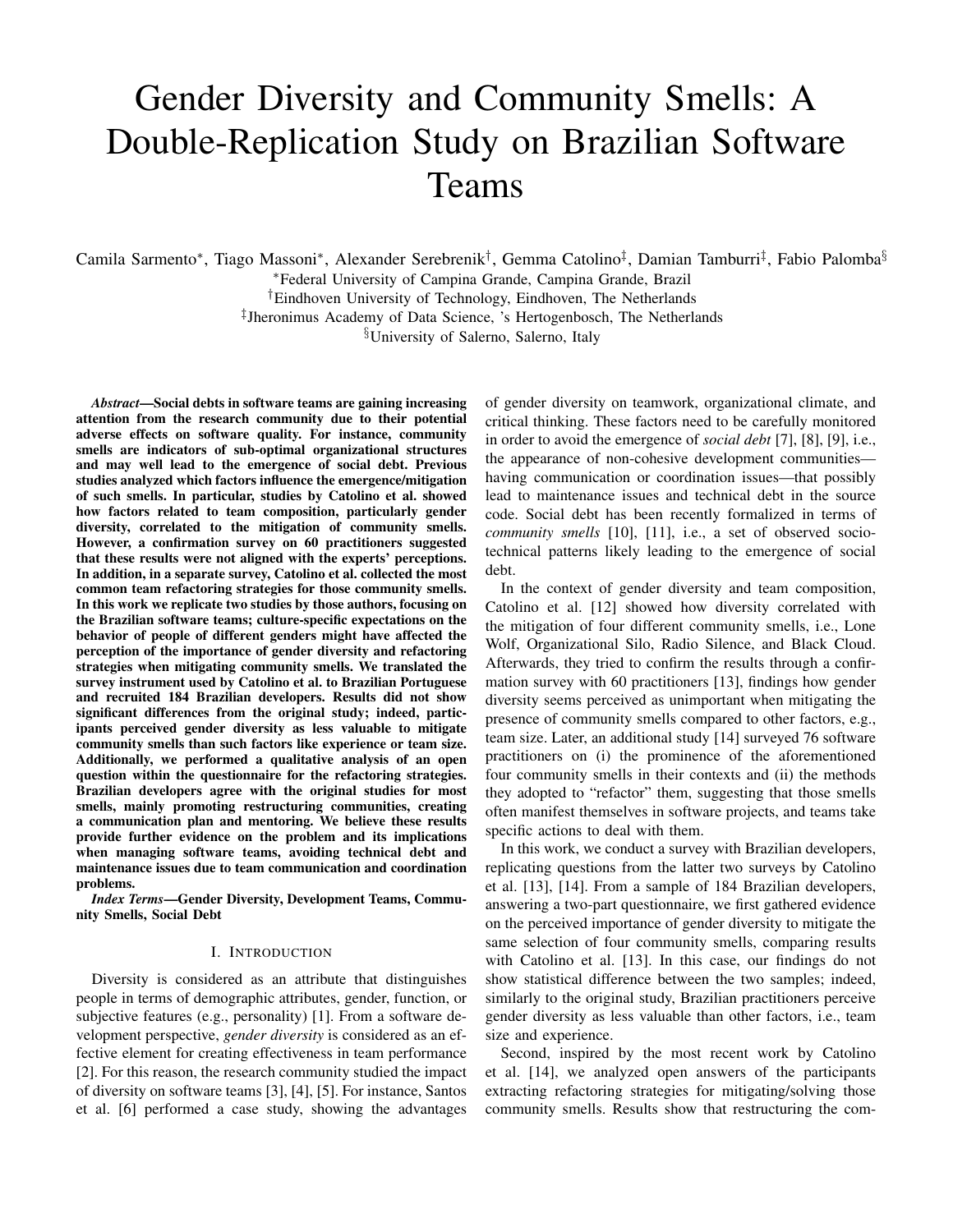munity is the most cited strategy for Organizational Silo and Radio Silence smells. For Black Cloud and Lone Wolf, the preferred alternatives are creating a communication plan and carrying out Mentoring, respectively.

To the best of our knowledge, no other study investigated the relationship between gender diversity and community smells in developing countries. As different cultures induce different expectations and norms for behaviour of people of different genders, our study can confirm, refine or refute previous findings suggesting future research directions.

The rest of the paper is organized as follows: Section II describes state of the art, focusing the attention on the paper replicated. Section III introduces the study design, and the methodology followed to the both replications. Section IV presents the results achieved, discussion and provides remarks and threats to validity. Finally, Section V concludes the paper.

#### II. RELATED WORK

The effect of gender diversity on software development teams has been gaining more attention from professionals and researchers. Gómez et al. [15] performed a controlled experiment on the productivity of pair programming gender combinations and observed that the productivity rates are similar across established gender pairs. Blincoe et al. [16] noted the positive impact on mood in gender-diverse software development teams.

Regarding the contribution and characterization of women in the OSS community, Wurzelová et al. [17] investigated the potential in the female population differences and not contributing to OSS, finding no significant differences. Still exploring development teams and gender diversity participation, Gilal et al. [18] developed a rule-based model for the composition of the software development team, considering the role of the team leader with personality types and gender classification. They concluded that the roles of the software development team vary by gender type.

Regarding community smells, several pieces of research have been carried out. Some studies focus on detecting community smells ([19], [20]), and others evaluate their different types of impacts ([7], [21], [22]). Stefano et al. [23] analyzed the organizational structure patterns of software development teams and their relationship between community smells. Palomba et al. [24] studied the prediction of the emergence of community smells using socio-technical metrics.

Catolino et al.[25] analyzed a set of 40 socio-technical factors (e.g., turnover and communicability) and how they impact four types of community smells. The results suggested communicability as a risk-reducing factor for these smells. Research carried out by Catolino et al. [13] on gender diversity as a reducing factor for community smells obtained results that a team with diverse gender factors seems perceived as unimportant when mitigating the presence of community smells compared to other factors. Another investigation carried out by Catolino et al. [14] was an empirical study that elicited refactoring operations applied by professionals based on the presence of four community smells. Thus, we selected these two papers as an object of replication study to prove the results and consider cultural aspects of Brazilian development teams. In addition to finding new insights, we aim at eliciting guidelines and best practices to improve team collaboration and communication.

#### III. STUDY DESIGN

Replication studies are increasingly important for professionals in industry and academia, as they improve the understanding of the processes involved in Software Engineering. Against this background, we report the research questions, objectives, and methodology followed to conduct our doublereplication study in this section. All study material, including questionnaires, answer spreadsheets and statistics scripts, can be found in our replication package [26].

To better delineate the methodological process, we divided the methodology into steps: (i) the sampling strategy, where we present the guidelines that we follow and the approach taken to collect data; (ii) data collection, in which we present the characterization of the data collected and the description of the research instrument and (iii) the analysis methods, how we conduct our analysis process to carry out the replication.

#### *A. Research Questions and Goals*

The purpose of this research is twofold. Our *first motivation* is analyzing the perceptions of Brazilian practitioners when evaluating gender diversity as a factor for mitigating community smells — replicating the study of Catolino et al. [13]. Our *second motivation* is to propose refactored strategies based on the replication of the study of Catolino et al. [14] with the aim of findings new insights, thus eliciting guidelines and best practices to improve collaboration and communication of teams. To achieve our goal, we pose the following research questions:

RQ1. *What is the perception of software developers concerning the relevance of gender diversity to address the occurrence of four Community Smells (Organizational Silo, Black Cloud, Lone Wolf and Radio Silence)?*

RQ2. *What are the main actions taken by Brazilian software development teams to mitigate those Community Smells?*

To answer these research questions, we conduct a survey combining Likert scale questions (RQ1) and open questions (RQ2). In RQ2 we opt for open questions and a subsequent coding rather than confronting the respondents with the codebook of Catolino et al. [14] as not to drive the respondents.

## *B. Community Smells*

We focus on the same community smells considered in the original studies [13], [14]: (*i*) *Organizational Silo* occurs when the two siloed subgroups of the team do not communicate, except through one or two of their respective members; (*ii*) *Black Cloud* occurs when team members experience information overload due to lack of structured communication; (*iii*) *Lone Wolf* occurs when an unsanctioned or defiant contributor carry out their work with little consideration of their peers, their decisions and communication; and (*iv*) *Radio Silence* when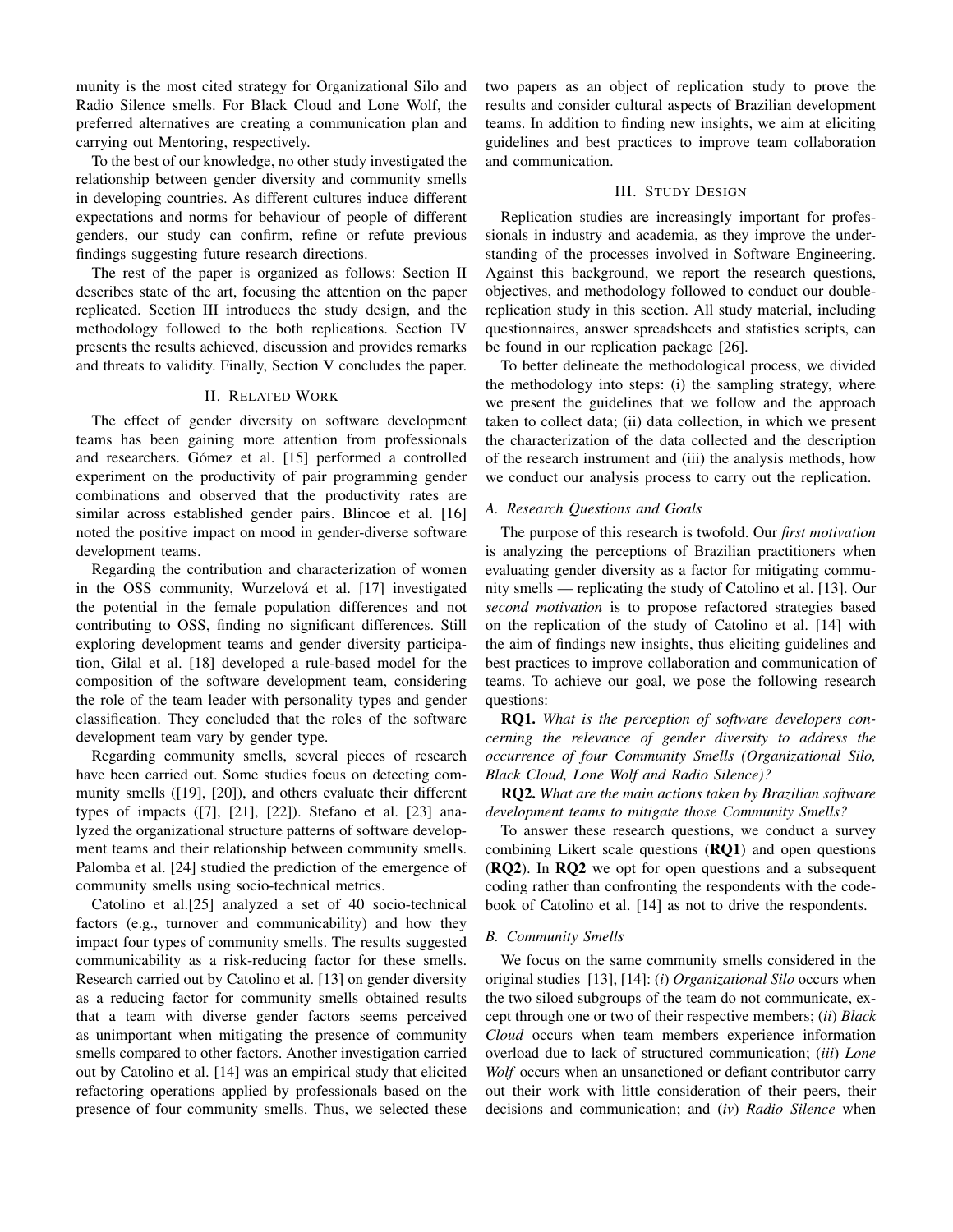one member interposes herself into every formal interaction across two or more sub-communities with little or no flexibility to introduce other parallel channels.

# *C. Sampling*

As a methodological sampling strategy, we followed the Guidelines for Conducting Software Engineering Research proposed by Stol and Fitzgerald [27] in a field context, thus addressing the study's purpose and observing our variables of interest (Gender, Refactoring strategies) and control variables (Experience and Team Size).

Sampling was done in a non-probabilistic way, following a mixed approach: *Convenience*, selecting participants based on availability, and *Referral-chain*, also called snowball sampling, with the development teams, therefore, worked by finding a few survey respondents in the population, inviting to answer the survey, and asking them to identify other members of the population [28]. Consequently, professionals were recruited in two stages. The first step consisted of sending the survey to close contacts; the second, asking the volunteer respondents to disclose the invitation to their colleagues and report the number of invitations sent to us. We advertised the survey through WhatsApp, Facebook, LinkedIn, email and Slack.

Some contacts requested to be reminded at other times, and others took two attempts to complete the survey. The highest rate of responses occurred in the afternoon; specifically, between 11 am and 2 pm. We obtained some responses early morning from the links sent after 9 pm.

In this way, we had an average time of eight minutes of survey response and achieved a completion rate of 66%. This completion rate was informed by the tool used for data collection (survey monkey<sup>1</sup>) which provided statistics about participants who started their contribution but, at some point, gave up on completing their answers and did not submit.

Using the approach mentioned above, we approached 194 participants and obtained 67 responses. In the snowballing process, based on the volunteers reporting the number of people to whom they sent the survey, we estimate the number of survey invitations as ca. 1.752 participants (some participants sent to groups on WhatsApp and Slack); in this way, we obtained 117 responses. In total, 1,946 professionals were approached, and we have received 184 responses.

The Research Ethics Committee has approved the study under a substantiated opinion and Certificate of Presentation and Ethical Appreciation (CAAE).

# *D. Data Collection*

We adopted the instrument consisting of four vignettes [13], [14] corresponding to the four community smells:

• *Scenario 1 - Organizational Silo*: "Suppose your development team is working on the definition of a web-based application for the scheduling of resources. During the development, you recognize the existence of independent sub-teams that do not communicate with each other except through one or two of their respective members."

- *Scenario 2 Black Cloud*: "Suppose your development team is working on the definition of a web-based application for the scheduling of resources. During the development, you recognize that the community members suffer of an information overload due to lack of structured communication (e.g., communications among team members are not performed over official channels)."
- *Scenario 3 Lone Wolf*: "Suppose your development team is working on the definition of a web-based application for the scheduling of resources. During the development, you recognize the presence of a individual who carries out her work independently from the decisions taken by the community."
- *Scenario 4 Radio Silence*: "Suppose your development team is working on the definition of a web-based application for the scheduling of resources. During the development, you recognize that one developer, belonging to a sub-team A, interposes herself into every formal communications across two or more sub-teams, with little flexibility to introduce other parallel communication channels."

Similarly to Catolino et al. [13], [14] each vignette was followed by Likert-scale questions (from "Not at all important" to "Very Important") for gender diversity, developer experience and team size, and open questions about the motivation for the classification and suggestion of additional factors that might help mitigate the problem.

Once the vignettes had been translated into Portuguese, we applied four pilot tests to verify that the translation of the questionnaire was interpreted as expected. After administering the pilot tests, we noted the need to change some terms from the translation to the reality of Brazil in the demographics section, e.g., from *"Operations Team Member"* to *"Support Team Member"*. We added the question: *"In which Brazilian state do you currently work in?"* to ensure an adequate spread of the respondents over different regions of Brazil. Table I provides an overview of the final survey instrument. The survey was applied in Brazil between February and May 2021.

# *E. Analysis*

For each scenario, we present an open and non-mandatory question to respondents (see Table I): "Motivate the previous answers, adding if you believe that other factors might mitigate these issues." Then, we obtained a total of 264 written sentences.

*1) RQ1 analysis:* In the demographic analysis, data were collected from closed research questions, and only the question about the respondent's gender remained open and nonmandatory. Regarding the data collected from the closed questions (quantitative data), we first check whether the distribution of the response data is normal and then use the appropriate statistical tests.

Normality was checked based on the Shapiro-Wilk Test [29] with  $\alpha$  equal to 0.05. After verifying the non-normality of the data, we used the Kruskal-Wallis [30] statistical test by sampling groups to observe their differences. In addition,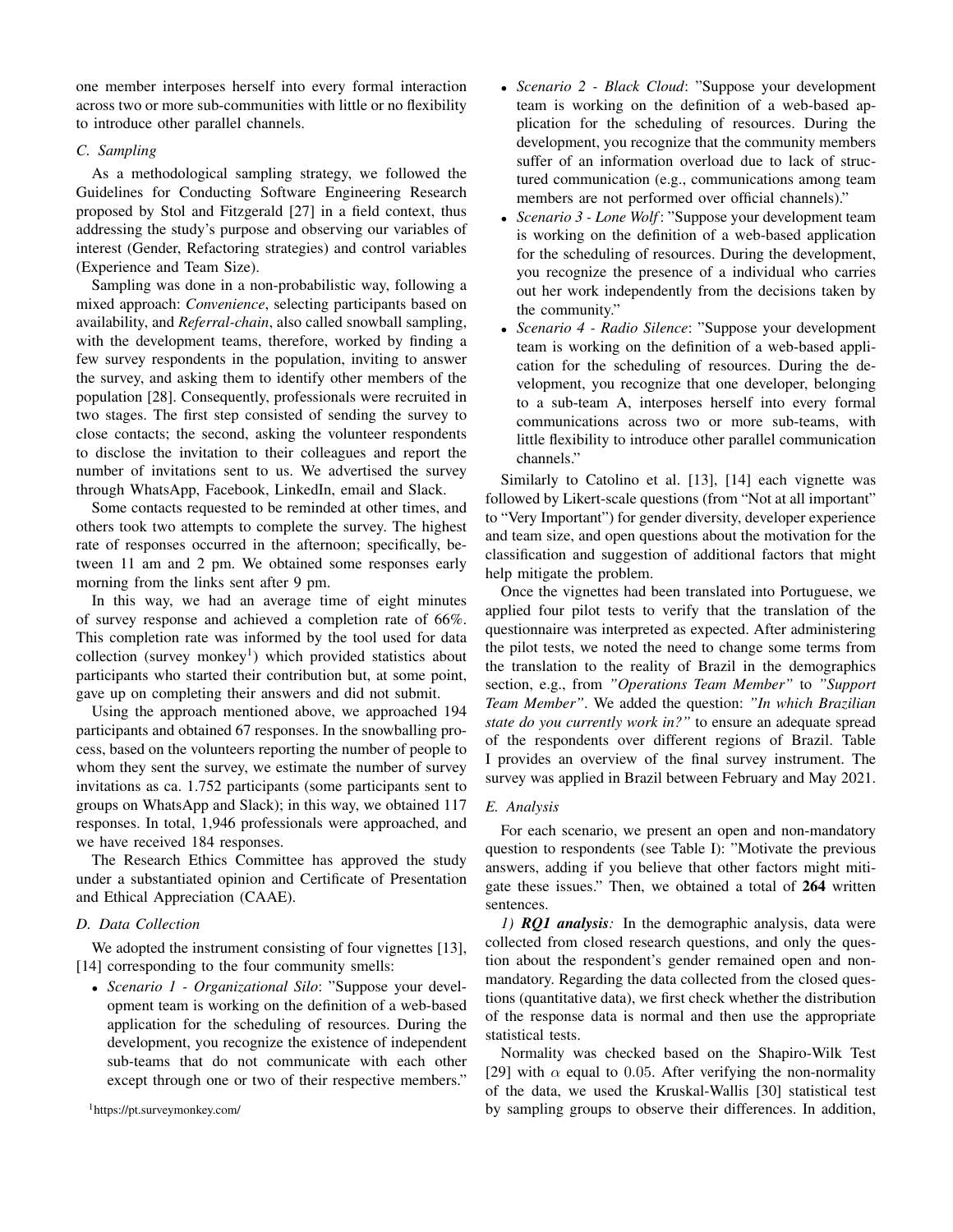TABLE I SUBSET OF THE SURVEY INSTRUMENT.

| Analysis         | <b>Comments</b>                                                | <b>Description</b>                               | Type   |
|------------------|----------------------------------------------------------------|--------------------------------------------------|--------|
|                  | Please rate the importance of the                              | Presence of Diverse Gender                       | Closed |
| <b>Scenarios</b> | following aspects for mitigating this                          | Experience                                       | Closed |
|                  | smell                                                          | Team Size                                        | Closed |
|                  |                                                                | Motivate the previous answers, adding            |        |
|                  |                                                                | if you believe that other factors might mitigate | Open   |
|                  |                                                                | these issues                                     |        |
|                  | A bit about yourself                                           | Gender                                           | Closed |
|                  |                                                                | Role that best describes your current job        | Closed |
| Demographics     | With respect to your peers, how do you rate your experience in | Team Management                                  | Closed |
|                  |                                                                | Software Development                             | Closed |
|                  | Team and Company info                                          | Company Size                                     | Closed |
|                  |                                                                | Team Size                                        | Closed |

we compare our results with the original article [13]. All inferential tests were previously set at 0.05. As for the effect size, whose value was calculated from Cohen's D [31].

*2) RQ2 analysis:* Based on the survey's open responses, we accessed qualitative data about the motivation of the participants regarding the closed responses attributed to the smell scenarios and about suggestions for actions that can mitigate community smells (see Table I). The answers to open questions were based on the perspective of the code book proposed by Catolino et al. [14] which provides specific refactoring practices to deal with each of the community smells considered in this investigation.

In addition to the open coding method applied in the original study, we employed the Delphi-inspired approach [32] for conflict resolution, following the approach used in Tamburri et al. [33]. Therefore, our analysis remains comparable to the original results, whose coding process was consisted of three primary cycles (see Figure 1): paired coding; conflict moderation and Delphi approach.



#### Fig. 1. Coding process.

The first cycle, *paired coding*, has been carried out by the first four authors. Two hundred sixty-four sentences were distributed into six groups corresponding to six pairs of raters. Each rater performed coding independently according to the referential codebook [14]. Subsequently, we found 79 disagreements.

Next, we invited two other authors to moderate the conflicts. This reduced the number of disagreements to 23. Hence, before proceeding with the Delphi process, we perform a dialogic inter-subjectivity to align the respective definitions. The procedure took place at a meeting and, later, the raters added comments to the codes, justifying the reason for the code applied.

Based on this principle, 8% of the codes remained in conflict, so we followed the approach used by Tamburri et al. [33], in carrying out the *Delphi analysis* process. Our orchestration occurred as follows: we performed a voting system between three reviewers for each code group—only those that had conflicts—, and the most voted option among the three reviewers was selected.

#### IV. RESULTS AND DISCUSSION

In this section, we present and discuss the results obtained from the performed double-replication study, in terms of the proposed research questions (RQs).

# *A. RQ1. What is the perception of software developers concerning the relevance of gender diversity to address the occurrence of four Community Smells (Organizational Silo, Black Cloud, Lone Wolf and Radio Silence)?*

To present and discuss our results, we have organized the subsection into two parts: initially, we exhibit our quantitative results and discuss their implications; later, we compare our results with the original paper [13].

*1) Quantitative results and implications:* After observing the non-normality of the data and the asymmetry degree of the sample, non-parametric tests were applied, along with determining effect sizes, as performed using the IDE Open-Source RStudio<sup>2</sup>. Considering the degree of distribution and flatness of the collected sample, skewness and kurtosis were observed. Scale values from Gender, Experience and Team Size are asymmetric with sharp peaks, except for categorized data for Lone Wolf's team size answers.

By statistically testing the variance between groups and within groups of Community Smells for each scale, the results show *significant differences among Gender, Experience, and*

<sup>2</sup> rstudio.com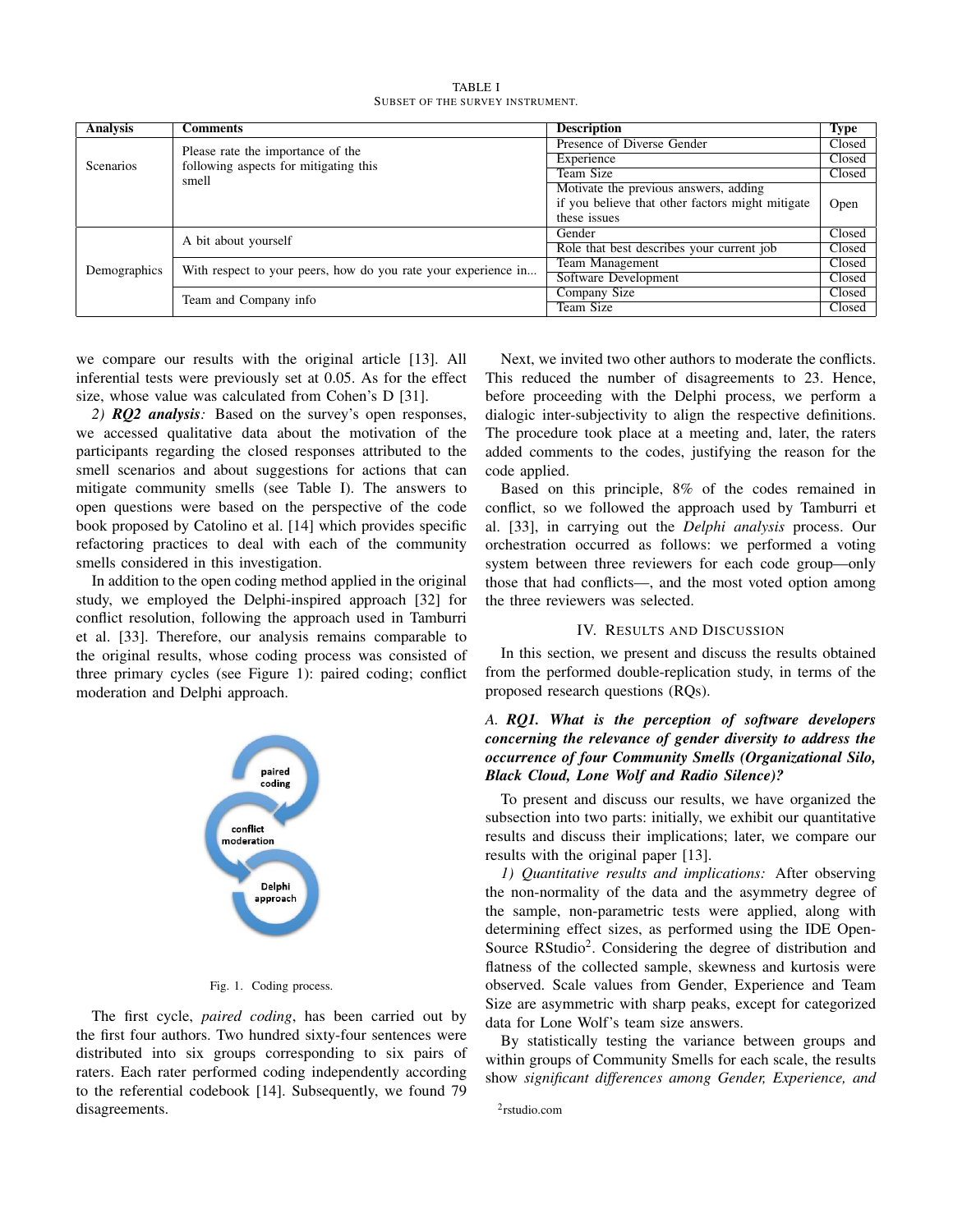*Team size*, indicating participants showed distinct preferences of each scale. Based on these results, we made multiple statistical comparisons between the paired groups. (see Table II). As such, we can see that the mean ranks of the pairs are significantly different, i.e., various groups assign distinct importance degrees according to the type of Community Smell. We also noticed that Gender is generally considered to be the least important factor to mitigate all Community Smells (positive effect sizes against Experience and Team Size).

TABLE II KRUSKAL-WALLIS TEST RESULTS, PAIRWISE COMPARISON.

| Pair                            |              | <b>Community Smell</b>  |              |                  |
|---------------------------------|--------------|-------------------------|--------------|------------------|
|                                 | OS           | $\overline{\mathbf{B}}$ |              | RS               |
| <b>Gender and Experience</b>    |              |                         |              |                  |
| Effect size                     | 0.16         | 0.26                    | 0.30         | 0.22             |
| p-value                         | $p < \alpha$ | $p < \alpha$            | $p < \alpha$ | $p < \alpha$     |
| <b>Gender and Team Size</b>     |              |                         |              |                  |
| Effect size                     | 0.061        | 0.19                    | 0.13         | 0.097            |
| p-value                         | $p < \alpha$ | $p < \alpha$            | $p < \alpha$ | $p < \alpha$     |
| <b>Experience and Team Size</b> |              |                         |              |                  |
| <b>Effect</b> size              | 0.051        | 0.017                   | 0.073        | 0.046            |
| p-value                         | $p < \alpha$ | $p < \alpha$            | $p < \alpha$ | $\langle \alpha$ |
| Consider $\alpha$ < 0.05        |              |                         |              |                  |

Analyzing the statistical comparisons by effect size (see Table II) it is possible to notice the difference in the participants' responses for each community smell. Survey respondents inequivocally suggest that Experience and Team Size are most essential to mitigate Organizational Silo.

The effect size of each factor for Black Cloud and Lone Wolf is similar. Participants indicate that the lack of structured communication and solo work are mitigated more efficiently with more experienced people on the team than with the presence of people of different genders.

For Radio Silence, the experience was seen as the factor that primarily influences the mitigation effect, followed by Team Size and Gender. As opposed to other community smells, Team Size appears to be less critical.

These results indicate gender diversity is perceived as less important than experience and team size also by Brazilian developers, agreeing with the results from the first replicated study. The majority of the participants promoted the experience of team members as an essential measure against the presence of community smells, as well as of the size of the team.

*2) Comparison with Catolino et al.[13]:* Figure 2 (*Organizational Silo*) suggests differences in the results for Gender Diversity and Experience, as it is clear that both the first and the third quartiles of the Brazilian boxplot are higher. However, both studies maintain the relative statistical results for these factors.

Figure 3 (*Black Cloud*) shows that both the original study and in the replication, Experience and Team size are perceived as more important than gender diversity. The boxplots suggest a similar perception of the importance of individual factors.

Figure 4 represents the smell assessments related to *Lone Wolf*. It is possible to notice the same orders of importance attributed to the factors. The original survey participants seemed to have attributed lower importance to gender diversity and team size than their Brazilian counterparts.

Figure 5 (*Radio Silence*) suggests the same statistical results of the three factors. Brazilian respondents seem to attribute higher importance of all three factors studied to mitigation of this community smell.

Although the original and replicated data have distributed opinions, the categorizations of results do not diverge; the original paper concluded that the participants did not perceive the factor of gender diversity as important to mitigate community smell scenarios, whose effect is equally applied in Brazil. However, we can highlight the experience factor of replicated data, classified as the most critical factor to be considered to mitigate the effects of community smells.

# *B. RQ2.What are the main actions indicated by Brazilian software development teams to mitigate the community Smells?*

To answer our second research question, corresponding to the second replicated study from Catolino et al. [14], we evaluated the open survey responses. In this study, we used MAXQDA Standard for Windows<sup>3</sup> to import the text files to organize and categorize the data for better visualization.

Our first observation from the quotes occurred from the separation of the positive considerations regarding the influence of gender diversity in reducing the number of community smells and contrary comments. Thus, we came across a rate of 47.4% of quotes that mentioned the positive influence of gender diversity, while 52.6% stated that this was not an important factor. Given this context, we can see that, despite this difference presented, we cannot say with certainty.

So, for better analysis, we isolated the data according to their respective community smell. Thus, it was possible to note that for the participants, gender diversity is an essential factor only for the scenario that the team has failures in communication, except through one or two respective members, even with the same project; which is associated with Organizational Silo Smell. For the other smells, participants did not consider gender diversity a determining factor for reducing the community smell problem.

Still, considering the other factors in this research (Experience and Team Size), it is evident that experience is considered as a reducing factor of community smells, whose codes assigned by factor are shown in Table III.

In addition to gender diversity, some participants mentioned the importance of other types of diversity, such as P80 *"Diversity of all types is very important for defining project scope and vision"* and P2 *"The greater diversity in a team, The greater the possibility of different perceptions and ideas, which could improve communication and exchange between teams. ), etc"*. Still, even citing diversity as a relevant factor,

<sup>3</sup>https://www.https://www.maxqda.com/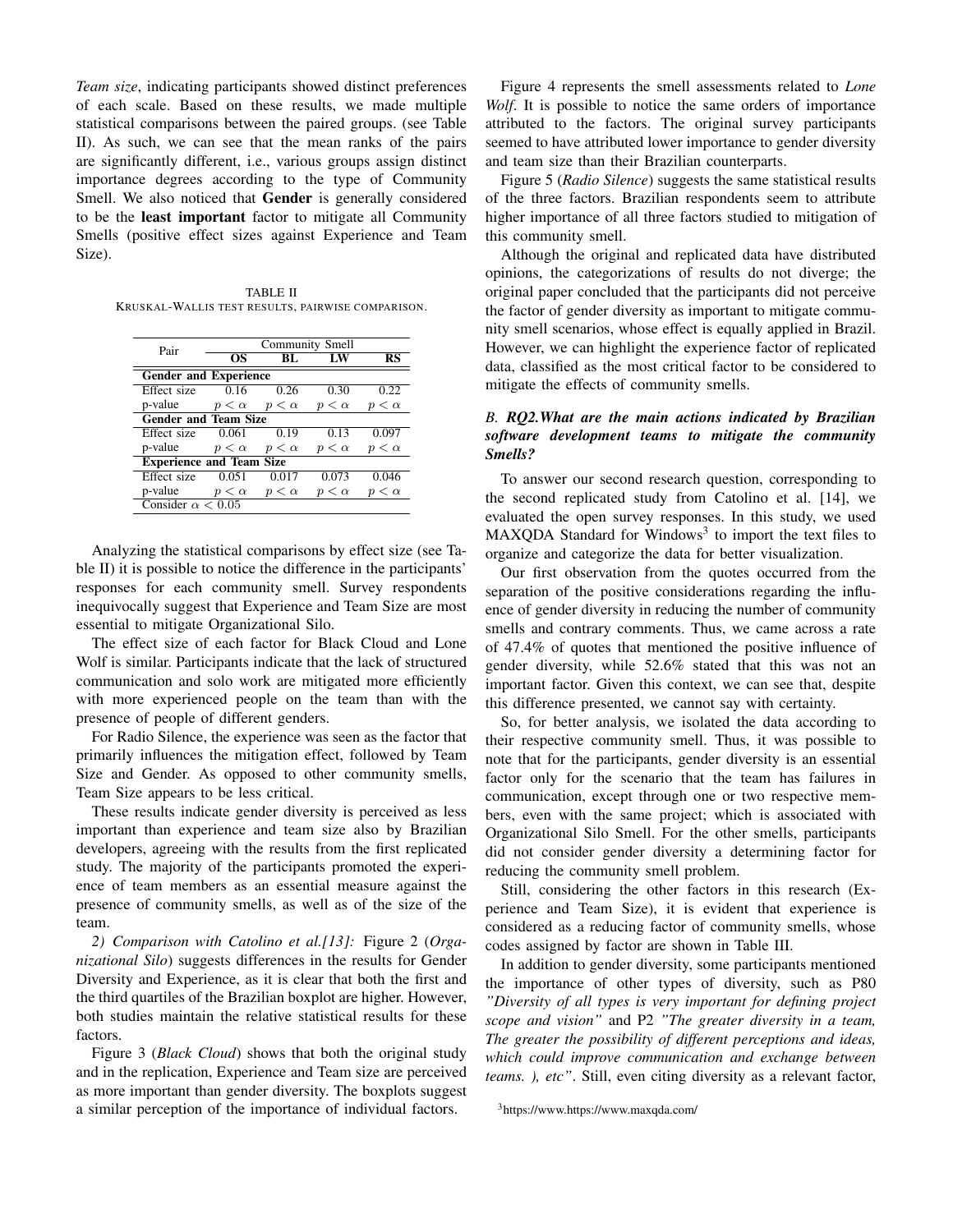

Fig. 2. Organizational Silo Evaluation.



Fig. 3. Black Cloud Evaluation.







Fig. 5. Radio Silence Evaluation.

some participants also pondered the importance of experience, as highlighted by P34 *"people of different genders, as well as people with different backgrounds and experiences, add to the team a greater capacity for interaction and engagement"*.

In addition, the Team Size was the factor considered to have the most negligible influence on the reduction of community smells, as mentioned by P77: *"Team size is irrelevant in a*

*scenario like this [...]"* and P53 *"Mixed teams tend to do better. It doesn't matter the number of members"*.

During the exploration and analysis of data from open survey responses, from a refactoring process of replicated codes in the light of the Codebook elucidated by Catolino et al. [14], it was possible to outline strategic actions that can prevent community smells in development teams. It is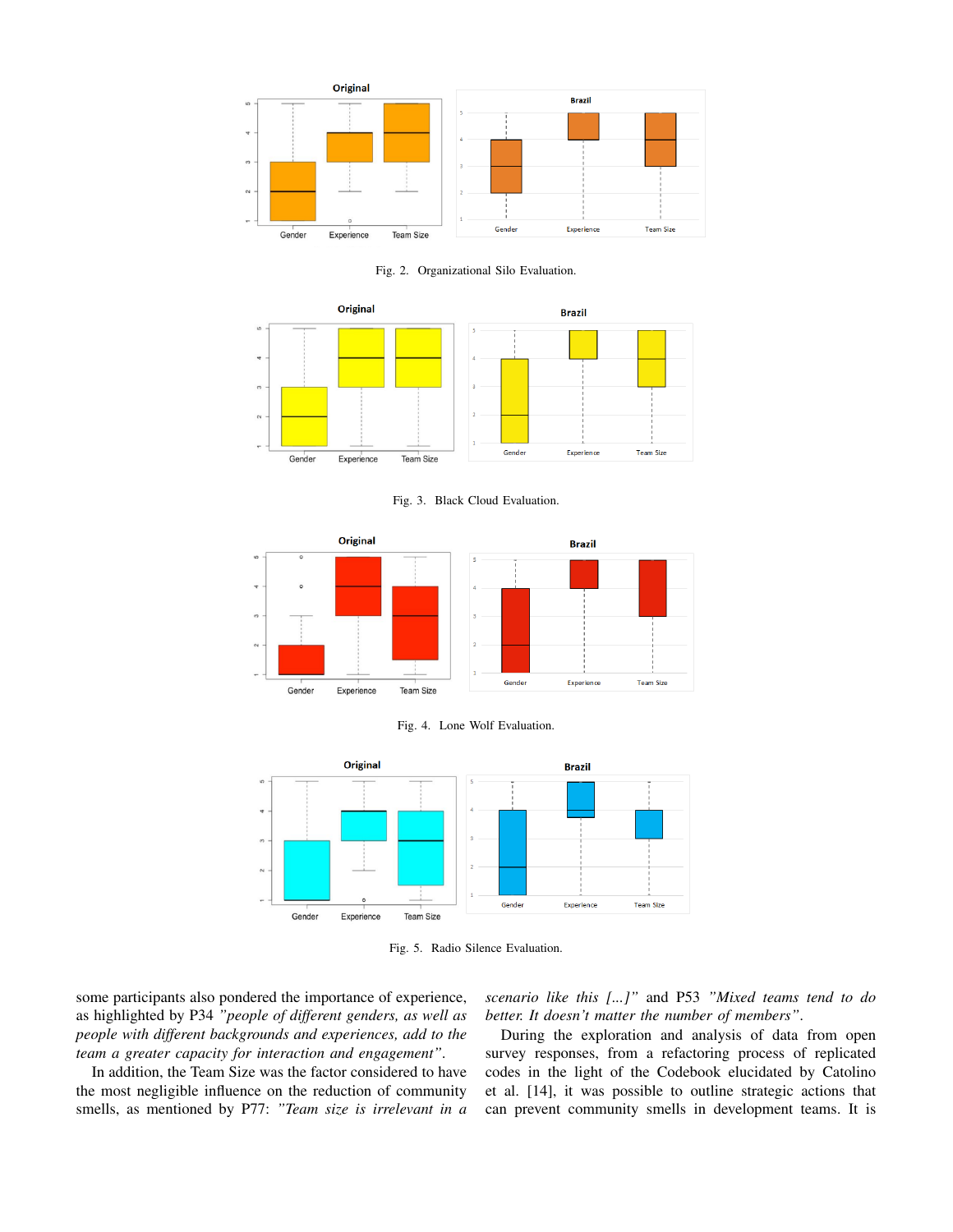TABLE III CODE ASSIGNED BY FACTOR.

| Factor     |       |       | <b>Community Smell</b> |       |
|------------|-------|-------|------------------------|-------|
|            | OS    | BL.   | ΙW                     | RS    |
| Diversity  | 42.9% | 4.2%  | 8.4%                   | 62.5% |
| Experience | 33.3% | 62.5% | 58.3%                  | 25.0% |
| Team size  | 23.8% | 33.3% | 33.3%                  | 12.5% |

noteworthy that about the answers that did not present answers to the problem, they were considered as outliers, or rather, *Not relevant*.

*1) Organizational Silo:* Table IV scoring lists of refactoring strategies for the Organizational Silo. In this case, it was possible to analyze which strategies are identified as the most effective to prevent such communication failure. Thus, we can indicate that, for this smell, the most relevant strategy for prevention is the restructuring of the community, which includes organizing sub-teams heterogeneously, splitting larger teams into smaller ones and swapping team members for every task/story/sprint. This result corroborates with the original study [14]. According to the participants ' opinion, the strategy considered less relevant is the introduction of a socialrewarding mechanism.

TABLE IV STRATEGIES FOR THE ORGANIZATIONAL SILO SMELL.

| <b>Strategy</b>                        | #       |
|----------------------------------------|---------|
| Introduce a social-rewarding mechanism | $^{01}$ |
| Monitoring                             | 06      |
| Create communication plan              | 07      |
| Cohesion exercising                    | 10      |
| Mentoring                              | 12      |
| Restructure the community              | 32      |
| Legend:                                |         |
| # Number of strategies.                |         |

For application in the industrial environment, there is the possibility of orchestrating strategies simultaneously. In these cases, the participants strongly recommend restructuring the community and, as a secondary alternative, a Mentoring approach.

*2) Black Cloud:* The strategy indicated by the participants that are most effective in mitigating the lack of structured communication is "*Creating a communication plan*" as shown in Table V, which echoes the original study [14]. According to the taxonomy proposed by that paper, it corresponds to creating appropriate communication channels and protocols.

On the other hand, with the same result for the Organizational Silo, "*Introduction of a social sanctioning mechanism*" corresponded as the strategy with the lowest effect. Apparently, the introduction of a social sanction mechanism may already exist in the organization and even. Hence, a lack of structured communication occurs, so it was the least mentioned strategy as a solution.

*3) Lone Wolf:* When a team member works independently and is isolated from the rest of the team, in the smell consid-

TABLE V STRATEGIES FOR THE BLACK CLOUD SMELL.

| <b>Strategy</b>                          |    |
|------------------------------------------|----|
| Create communication plan                | 27 |
| Restructure the community                | 17 |
| Introduce a social sanctioning mechanism | 08 |
| Legend:                                  |    |
| # Number of strategies.                  |    |

ered as Lone Wolf (see Table VI), the strategy "*Mentoring*" was the most indicated by the participants, which was observed in the replicated study [14]. Nevertheless, reflecting on the second strategy, the difference between "*Restructure the community*" and "*Introduce a social sanctioning mechanism*" is very subtle, with only one opinion of difference, which makes it difficult to assert the second strategic indication reliably.

TABLE VI STRATEGIES FOR THE LONE WOLF SMELL.

| <b>Strategy</b>                          | #  |
|------------------------------------------|----|
| Mentoring                                |    |
| Restructure the community                | 11 |
| Introduce a social sanctioning mechanism | 10 |
| Monitoring                               | 05 |
| Cohesion Exercising                      |    |
| Legend:                                  |    |
| # Number of strategies.                  |    |

*4) Radio Silence:* The most cited strategy to mitigate this smell, according to the participants (see Table VII), is the restructuring of the community. On the other hand, unlike other smells, the least efficient strategy indicated by the participants is *Monitoring*; this result makes sense because when there is a high formality of regular procedures due to structural disorganization, and monitoring the team will not reduce this problem. In the replicated study [14], Cohesion Exercising was considered the most relevant strategy for tackling Radio Silence; similarly, Monitoring was also regarded as of minor importance in that study.

TABLE VII STRATEGIES FOR THE RADIO SILENCE SMELL.

| <b>Strategy</b>                          | #       |
|------------------------------------------|---------|
| Restructure the community                | 14      |
| Create communication plan                | 07      |
| Mentoring                                | 06      |
| Introduce a social sanctioning mechanism | 04      |
| Cohesion Exercising                      | $^{01}$ |
| Monitoring                               | ററ      |
| Legend:                                  |         |
| # Number of strategies.                  |         |

From the various strategies listed, we can see that there is no single strategy for all purposes. For the Organizational Silo and Radio Silence Smells cases, the best option would be to restructure the community. On the other hand, when the team is faced with information overload due to a lack of structured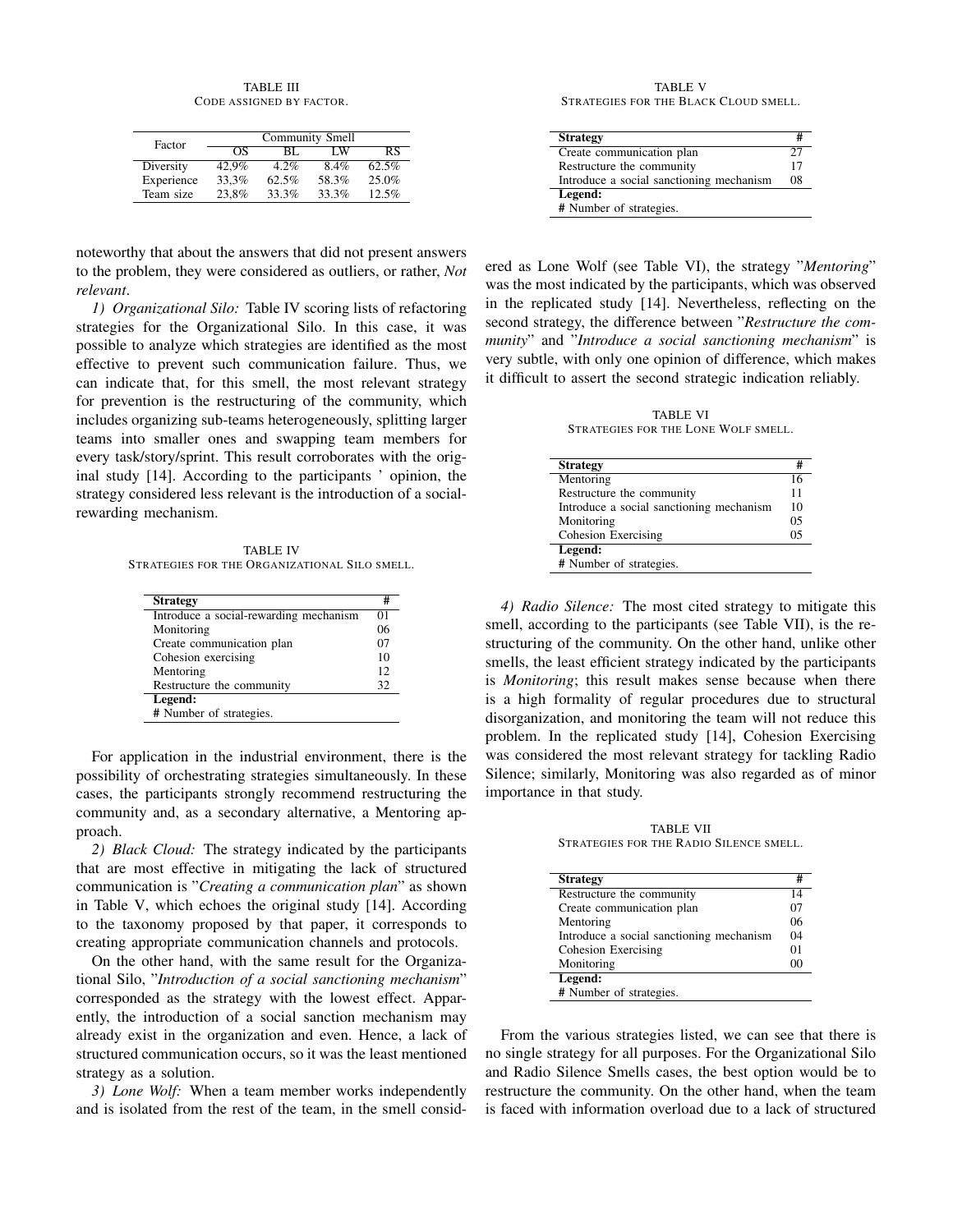communication (Black Cloud), the best strategy is to create a communication plan. For cases where team members work independently and in isolation from others, Lone Wolf, the ideal would be to execute a mentoring program.

## *C. Demographics*

Each participant was asked to provide their gender and current job. Also, they provided an estimate for experience in both team management and software development, in addition to team and company size.

As for the role that best describes the participant's current job (see Table VIII), the vast majority have been identified as *"Development Team Member"* (*96* participants). In the case of the *"others"* role, the respondent had the option to fill in their role manually. In these cases, an accumulation of functions emerges, e.g., Teacher/Technical Leader, or positions within the framework of *"Development Team Member"*, such as Machine Learning Engineer and Data Scientist. Such circumstance occurs due to the lack of standardization in Brazil.

TABLE VIII ROLES OF PARTICIPANTS

| Role                               | #  | $\%$  |
|------------------------------------|----|-------|
| Development Team Member            | 96 | 51.3% |
| Project Manager                    | 14 | 7.5%  |
| Member of the Quality/Testing team | 12 | 6.4%  |
| Software architect                 | 12 | 6.4%  |
| Coach / Scrum Master               | 7  | 3.7%  |
| Product owner                      | 7  | 3.7%  |
| Support Team Member                | 5  | 2.7%  |
| Other                              | 31 | 18.2% |
| Legend:                            |    |       |
| # Number of functions              |    |       |
| % Percentage of functions          |    |       |

We then group the responses about management experiences into a mosaic chart (Figure 6). The sample is diverse in terms of experience in team management, with a slight predominance of professionals with *Considerable* (28%) and *More than good* (34%) experience in team management. A similar result was observed for development experience, in which most participants consider them as considerably experient (40%).

About the participants' *gender*, the sample was composed of *42* (23%) women and *101* (55%) Men. We grouped the gender info with company size and team size in Figures 7 and 8. This data is entirely consistent with the characteristics of the Brazilian software industry. Women have higher participation in companies between 01-49 collaborators and more than 2000 collaborators. In the representation of team size *versus* gender, the involvement of women is more prevailing in teams between 02-05 and 05-10 collaborators, decreasing for the other team sizes.

Considering the representativeness of the sample, our sample comprised fourteen states (see Table IX). There is a predominance of the sample in certain regions. This is due to the concentration of developers in certain states and the convenience of the sample. The state of Paraíba stands out



Fig. 6. Management Experiences



Fig. 7. Company size by gender



Fig. 8. Gender by Team Size

with *106* respondents, reflecting the state that started the call for participation.

This convenience approach was carried out in the states of Paraíba, Pernambuco and Minas Gerais. As for the other states represented in the sample, data were collected using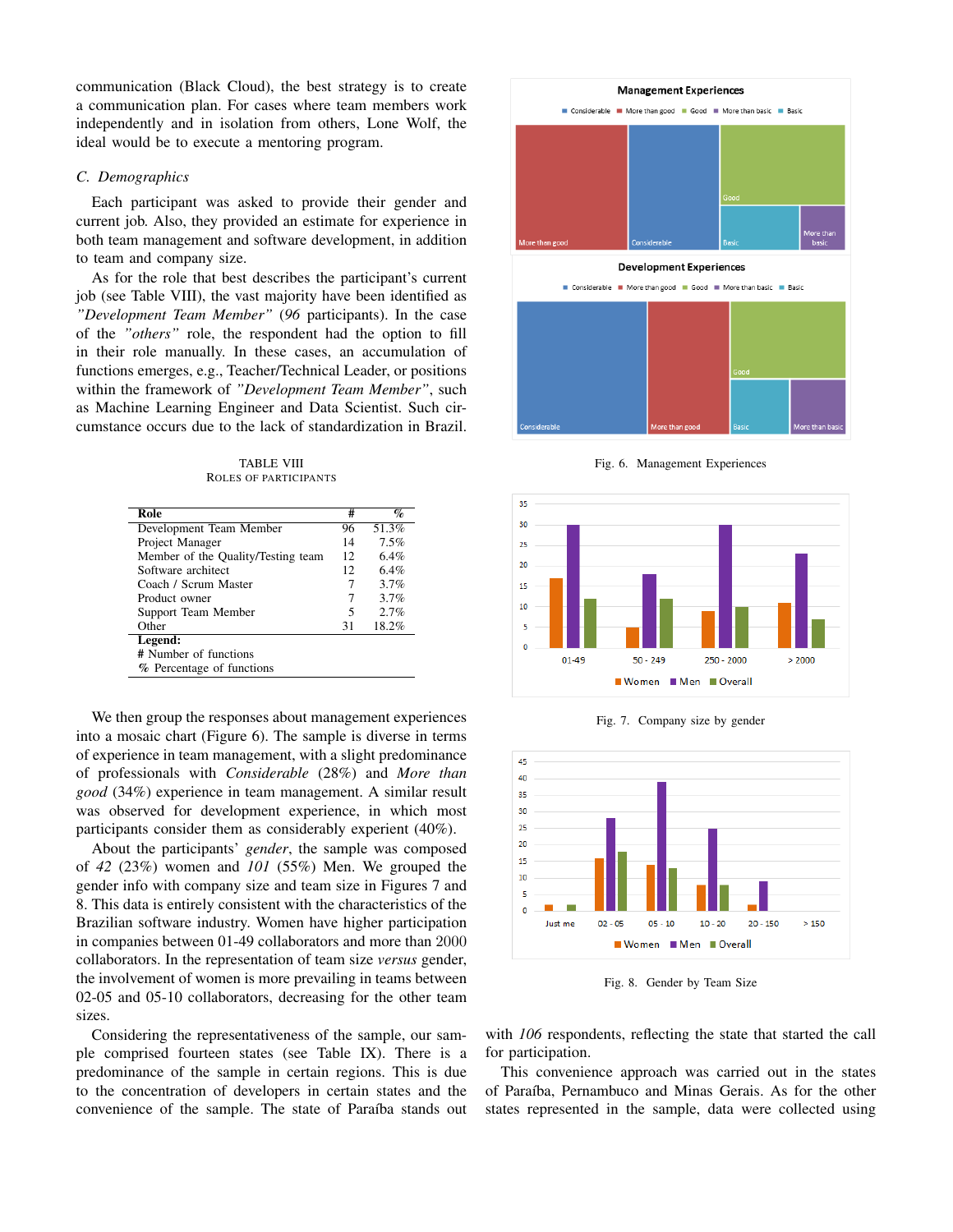TABLE IX SAMPLE CHARACTERIZATION BY REGION..

| State                           | #   |
|---------------------------------|-----|
| Paraíba                         | 106 |
| São Paulo                       | 033 |
| Minas Gerais                    | 011 |
| Rio de Janeiro                  | 008 |
| Pernambuco                      | 005 |
| <b>Bahia</b>                    | 004 |
| Rio Grande do Sul               | 004 |
| Santa Catarina                  | 004 |
| Goiás                           | 002 |
| Paraná                          | 002 |
| Rio Grande do Norte             | 002 |
| Alagoas                         | 001 |
| Amazonas                        | 001 |
| Mato Grosso do Sul              | 001 |
| Legend:                         |     |
| # Number of surveys respondents |     |

# Number of surveys respondents.

the Referral-chain process [34]. It is also noteworthy that the data are not exclusive — there may be data collected from the Referral-chain process in the states where we started the approach for convenience.

#### *D. Threats to Validity*

In performing our double-replication study, we reduced some threats to validity, trying to avoid compromising our ability to compare the data. For *internal validation*, we applied the same material provided by the replicated studies. We applied a pilot survey with four participants mainly for validating our translation to Portuguese of the questionnaire. Regarding *external validity*, the study reflected the diversity of development teams in Brazil that had different characteristics, namely: gender, experience levels of managing, experience levels of developing, organization sizes, team sizes and functions. Even so, generalization is not a possible claim.

In presenting the survey, we inform the volunteer participants that the survey is anonymous and that the data collected will be analyzed without revealing the identity of the respondents. As it is a mixed-approach study, the collected data was observed their normality's and applied the respective statistical comparison tests for comparison. Also, we could code the open questions of the survey to carry out our second research question.

There is a predominance of the sample in certain regions. This is due to the concentration of developers in certain states and the convenience of the sample. The state of Paraíba stands out with *106* respondents, reflecting the state that started the call for participation. This convenience approach was carried out in the states of Paraíba, Pernambuco and Minas Gerais. As for the other states represented in the sample, data were collected using the Referral-chain process [34]. It is also noteworthy that the data are not exclusive — there may be data collected from the Referral-chain process in the states where we started the approach for convenience.

To mitigate the threat of *validity to the conclusion* related to qualitative analysis, five experts in the field participated in the coding process under various methods until we reached the conclusions.

# V. CONCLUSION

In this paper, we replicate two studies on the relationship of Gender Diversity and Community Smells in software teams [13], [14]. For replicating Catolino et al. [13], we assess whether Brazilian developers also, as in the original study, regard diversity as less valuable to teams than experience or team size when dealing with four community smells (Organizational Silo, Black Cloud, Lone Wolf and Radio Silence). In turn, we replicate a second paper [14], by analyzing qualitatively several open answers provided by the participants on how they would address the hypothetical occurrence of those smells in their teams.

As a result, we collected 184 answers from participants recruited through hub contacts working in several regions of Brazil. In comparison with the original study, we found the same general levels of agreement concerning community smells. Distributions were approximate — the analysis of the effects did not reveal a significant difference. It means that, quantitatively, Brazilian developers also think diversity is not as important as team size and experience to mitigate the effects of community smells in all scenarios.

In a qualitative analysis, participants mentioned diversity is relevant only for the Organizational Silo smell. Regarding the strategies to mitigate smells, for Organizational Silo and Radio Silence, predominantly due to communication issues, the most effective action for the leader to operate would be the restructuring of the community. The solution pointed to the Black Cloud smell was more evident: create a communication plan. But also, we cannot disregard the second opinion of the participants, which was the restructuring of the community, as there was more emphasis on the last solution option (introduce a social sanctioning mechanism) and also because it corresponds to 32.6% of the opinions. For the case of smell Lone Wolf, respondents mainly emphasized Mentoring as a strategy. For the action of a leader in these cases, we can consider an order of actions that leaders could employ. First, a mentoring with the team member; if the smell is not resolved, the leader could restructure the community or introduce a social sanctioning mechanism, in that order.

One of the original papers [13] triangulates the survey with practitioners with the results of previous evidence on how the presence of women could improve team communication and collaboration. In our replication, the participants also perceive gender diversity as less important than experience or team size to mitigate community smells. However, several participants showed signs of understanding why diversity is an essential measure to address social debt in the open answers. More empirical evidence is needed to make diversity important to teams; our study highlights how strong evidence is for theory assimilation in practice, regardless of country or culture. Additionally, most participants mentioned communication skills are essential to tackle community smells in software teams. The